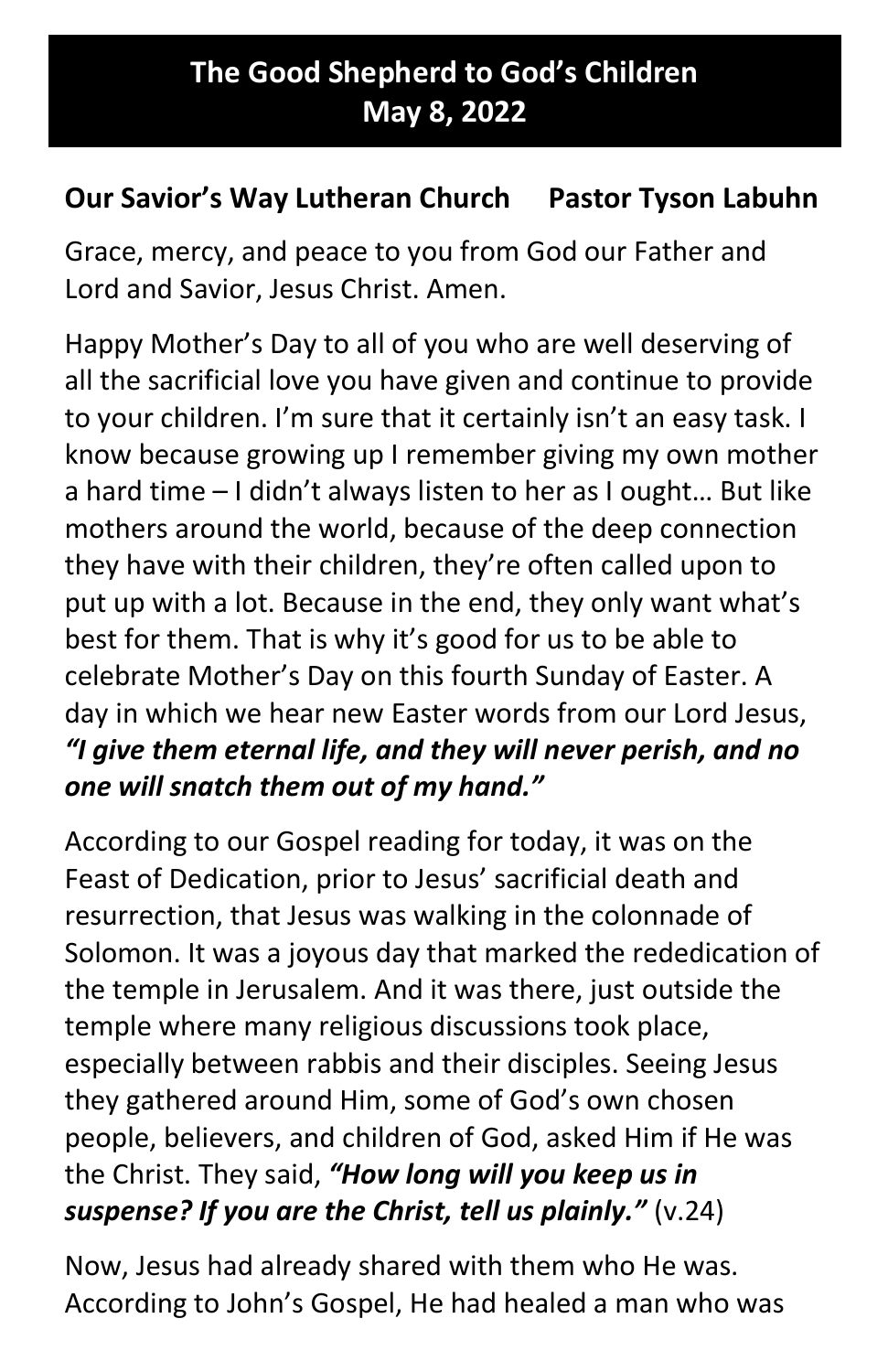lame in another part of the temple, He had fed the 5,000, and had even walked on water for His disciples. He had performed miracles and still, they didn't see, listen or believe. Why? Because they didn't believe. So, Jesus said to them, "I told you and you do not believe. The works that I do in my Father's name bear witness about me, but you do not believe because you are not part of my flock."(v.25-26) God's once chosen people had fallen away from God because they refused to listen. Because those who listen to our Lord's voice are part of His own, and still, there will be others that listen.

This morning, we might want to learn from our Gospel reading because while we might not always listen to our mothers, we should certainly listen to our Lord. As we confess, we're born sinful and left on our own, it's easy for us to wander off on our own. We listen to other voices. We harden our hearts and don't like it when we hear that we've done wrong, that we sin against God and our fellow man. We don't like it when God's law shows us our sin. Just like we've done with our own mothers, we can go too far when we get in the habit of not listening to Him!

There's a story of a farmer who had just rescued a lost sheep. When he was asked how the sheep got lost, the farmer replied, "They just nibble themselves lost. They go from one tuft of grass to another, until at last, they've lost their way." That's what happens in life, isn't it? When we no longer listen to the voice of our shepherd and nibble away at life with little purpose or direction until it's all gone. We don't know just how far we've wandered.

Why? Because we live in a world that teaches us that Jesus was only a good man or a prophet at most and that we should ONLY be concerned about the things of this world. And we start focusing only on the quality of our life and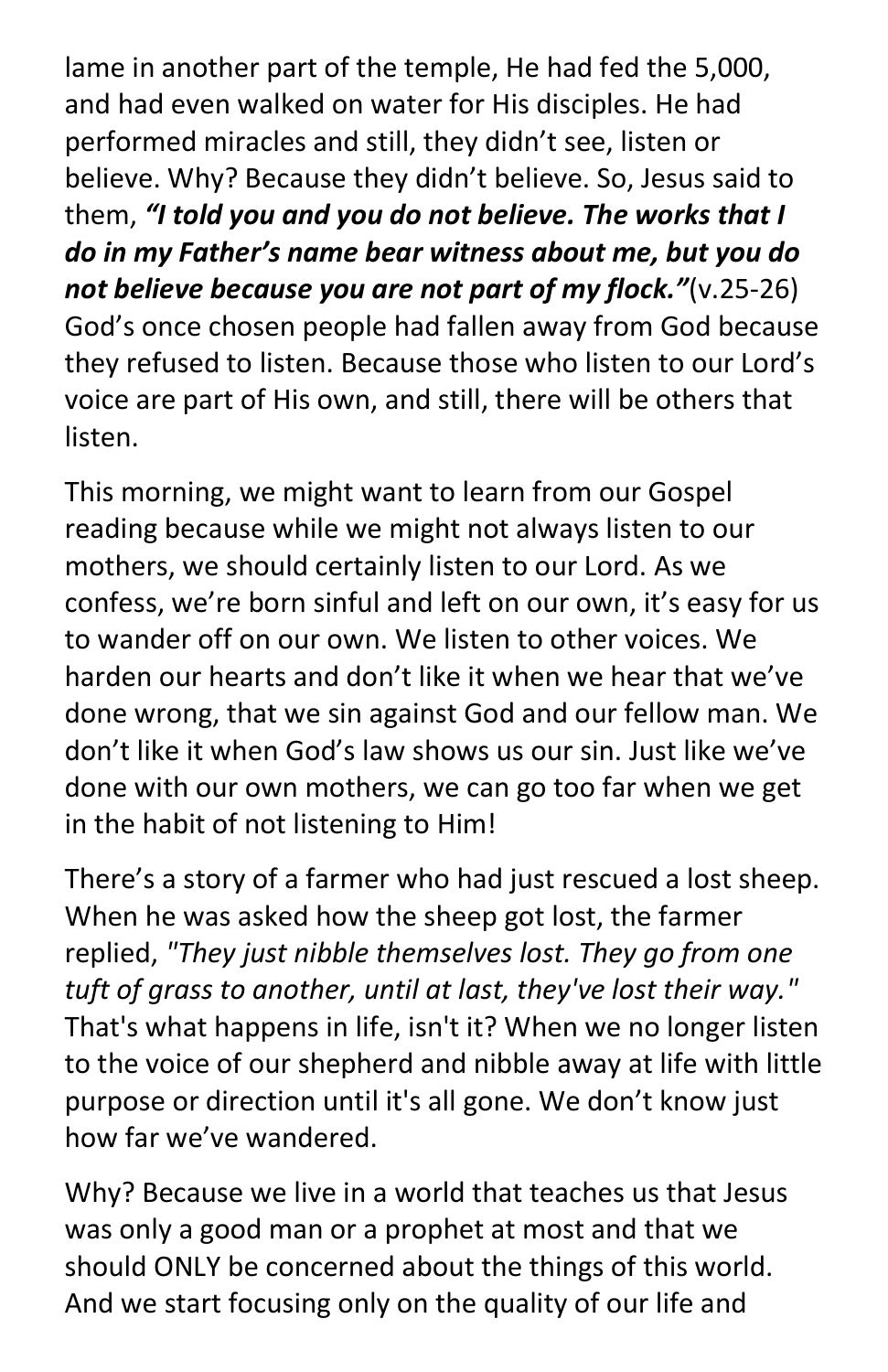whether God has taken us away from all illness and misfortune. But God never promised that our lives would be perfect. And yet, He provides us with much more! He keeps us safe, provides for all our needs of body and soul, and provides for our eternal well-being. Because the Father's hand is the hand of Jesus. We also know that He is the Christ, the anointed one, who says, "I give them eternal life, and they will never perish, and no one will snatch them out of my hand."  $(v.28)$  [For] "My Father, who has given them to me, is greater than all, and no one is able to snatch them out of the Father's hand. I and the Father are One." (v.29- 30)

While people in this world might have different opinions, it can't and doesn't change the fact that Jesus is the Christ, the anointed One of God. And they can reject or deny His divinity, but that rejection doesn't remove His divine nature from His being. Throughout Jesus' life, death, and resurrection, He completely and perfectly fulfilled God's plan of salvation. And that salvation comes to us because God, Himself, became one of us, in the person of Jesus Christ. It's His Good News for us that shows us our Savior. And it's only by His grace that we can know, believe, and confess that Jesus is the Christ, the Son of God.

I'm not sure if you heard the story of a young woman who had a baby boy. It was just after her son's baptism that an older, odd-looking man came up to her and offered to grant her one wish on behalf of her son. Thinking only the best for her baby, the woman wished that her son would always be loved by everyone he met. The old man said, "so be it," and then vanished. And it turned out just as she wished.

The boy grew up, and everyone loved him so much that he never lacked for anything. But things didn't turn out the way she expected. As adored and admired as the young man was,